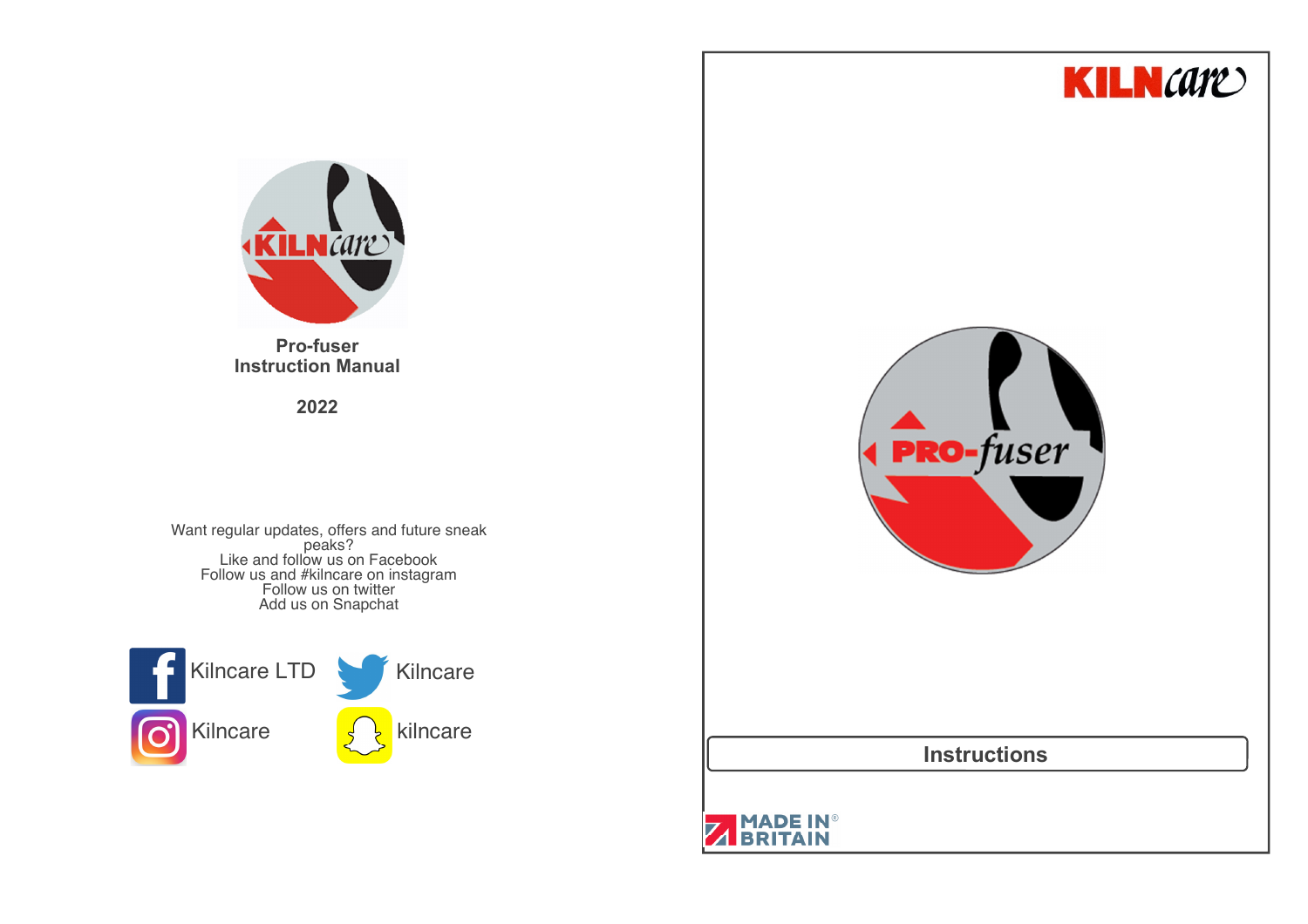

**Thank you for choosing to purchase a Pro-Fuser kiln for your glasswork.**

**We hope you will have many years happy use out of your kiln.** 

**This kiln underwent a huge amount of research and testing in order to make it, what we believe, one of the most robust and reliable kilns in the world.**

**Please read this manual fully to get to know your kiln before use.**

#### 0 **Index**

#### Page

- **2Safety notices.**
- **3For your records. Where to site your kiln.**
- **4Optional stand.**
- **5Electrical connection. Initial firing.**
- **7Lid vent. / Loading. Initial firing.**
- **8Looking after your kiln.**
- **8Damaged brick replacement.**
- **9Element replacement.**
- **11KCR32C instructions.**
- **15Trouble shooting.**
- **16Contact us.**
- **17Your Notes.**
- **20 CE Certificate.**

#### **Safety notices**

Your Pro-fuser is designed and built to meet all European Directives and British Standards.

 However, as with all kilns, there are certain measures that you must take to achieve optimum safety.

# **European Declaration of Conformity.**

Kilncare Limited, The Kiln Works, 907 Leek New Road, Baddeley Green, Stoke on Trent, Staffordshire, England, ST2 7HQ.

We declare that the equipment described below was manufactured ourselves to comply with directives listed. We do not give any assurance that the equipment is suitable for any purpose other than that listed below and must be operated and maintained in accordance with our operating instructions.

> **Products.**Pro-fuser kiln.

**Directives.**

 LVD - Low Voltage Directive 2006/95/EC. EMC - Electromagnetic Compatibility Directive 2004/108/EC# $\# \#$ The equipment is intended for use only in premises having a service current capacity of 100 A per phase, supplied from a distribution network having a nominal voltage of 400/230 V,<br>The user should determine in consultation with the supply authority, if necessary, that the service<br>current capacity at the interface point

**Harmonized Standards.**BS EN 1088:1995+A2:2008, BS EN 55014-1:2006, BS EN 55014-2:1997.

> **Description.** General Glass Kiln.

**Purpose of use.** Glass fusing, slumping and colouring up to the maximum temperature stated on the kiln data plate.

> **Product serial number.**As per affixed data plate.

> > **Manufacture year.**2022.

Technical documentation is held for this product.

 Lee Sherwin,Director,

Sthauer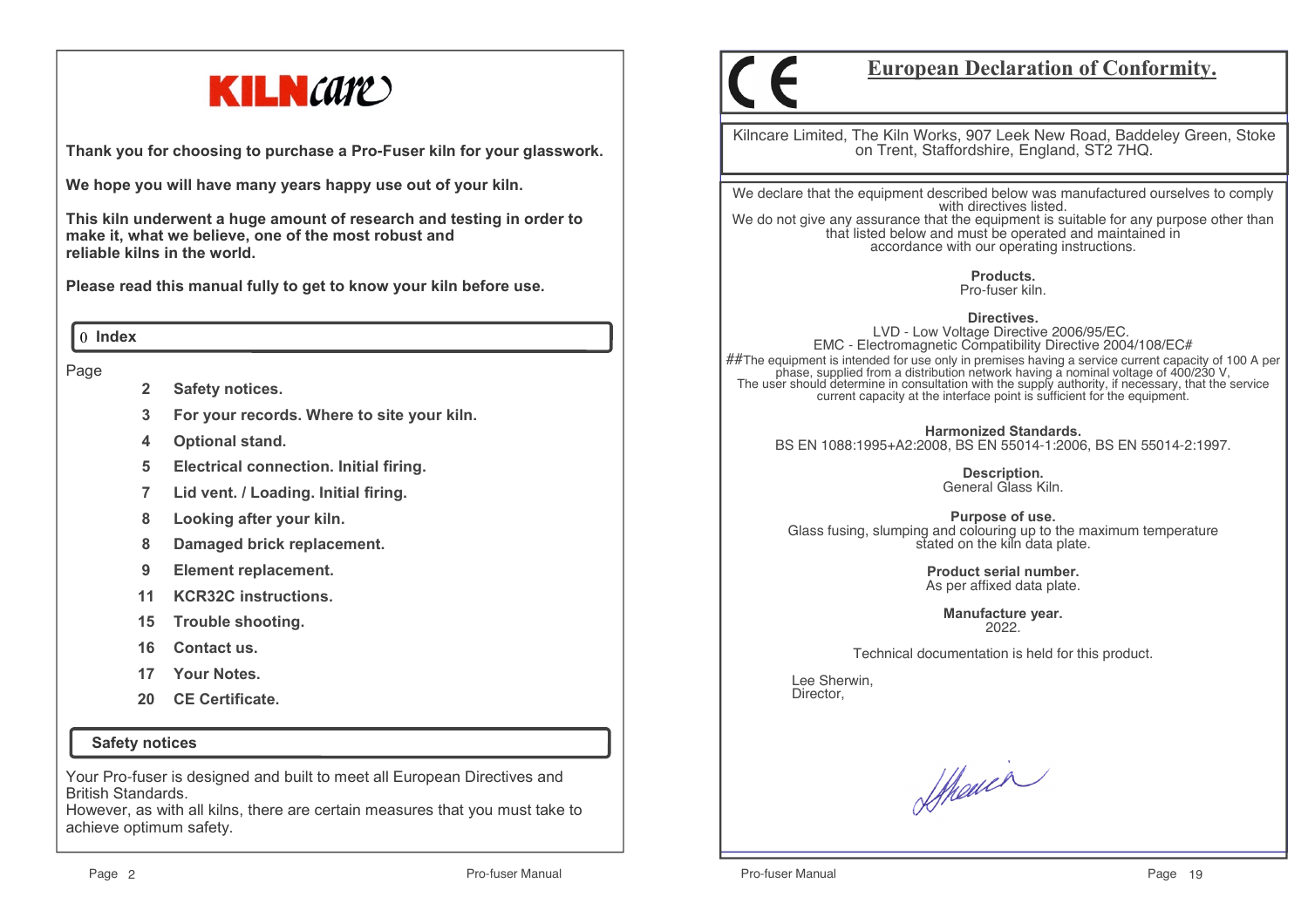#### **Electricity**

 The Pro-fuser meets all Electrical Safety Directives, including a lid safety switch. However, the kilns are electric and as such certain measures should be taken.

Keep the kiln dry.

Never attempt to remove any of the kiln cover panels or do any repair work on the kiln unless the mains electricity is safely disconnected.

Never use the kiln if external cables are damaged.

Have the kiln tested by a competent person at least every 12 months.

Never turn the power on to the kiln when the KCR32C is not plugged in.

#### **Hot Surfaces**

 The kiln will have hot surfaces. Do not touch the kiln when it has been on for any period of time as the case temperatures will rise with time.

Keep pets clear at all times.

Keep the kiln clear of flammable items such as curtains etc.

#### **Your new arrival**

| For your records  |  |
|-------------------|--|
| Date of purchase. |  |

**Company purchased from \_\_\_\_\_\_\_\_\_\_\_\_\_\_\_\_\_\_\_\_**

**First date of use \_\_\_\_\_\_\_\_\_\_\_\_\_\_\_\_\_**

**Unpacking your kiln** Once unpacked, please show consideration to the environment when disposing of your kiln packaging.

#### **Where to install your kiln**

 Position the kiln allowing a minimum of 30cm clearance around both sides. The kiln casing will get hot and so any combustible material must be kept at a safe distance. Never leave combustible materials on the kiln lid or touching the kiln during a firing.

—————————————————————————————

 $\mathcal{L}=\{x_1,\ldots,x_n\}$  , we can assume that  $\mathcal{L}=\{x_1,\ldots,x_n\}$  , we can assume that  $\mathcal{L}=\{x_1,\ldots,x_n\}$ 

—————————————————————————————

 $\mathcal{L}=\{x_1,\ldots,x_n\}$  , we can assume that  $\mathcal{L}=\{x_1,\ldots,x_n\}$  , we can assume that  $\mathcal{L}=\{x_1,\ldots,x_n\}$ 

—————————————————————————————

 $\mathcal{L}=\{x_1,\ldots,x_n\}$  , we can assume that  $\mathcal{L}=\{x_1,\ldots,x_n\}$  , we can assume that  $\mathcal{L}=\{x_1,\ldots,x_n\}$ 

—————————————————————————————

 $\mathcal{L}=\{x_1,\ldots,x_n\}$  , we can assume that  $\mathcal{L}=\{x_1,\ldots,x_n\}$  , we can assume that  $\mathcal{L}=\{x_1,\ldots,x_n\}$ 

—————————————————————————————

 $\mathcal{L}=\{x_1,\ldots,x_n\}$  , we can assume that  $\mathcal{L}=\{x_1,\ldots,x_n\}$  , we can assume that  $\mathcal{L}=\{x_1,\ldots,x_n\}$ 

—————————————————————————————

 $\mathcal{L}=\{x_1,\ldots,x_n\}$  , we can assume that  $\mathcal{L}=\{x_1,\ldots,x_n\}$  , we can assume that  $\mathcal{L}=\{x_1,\ldots,x_n\}$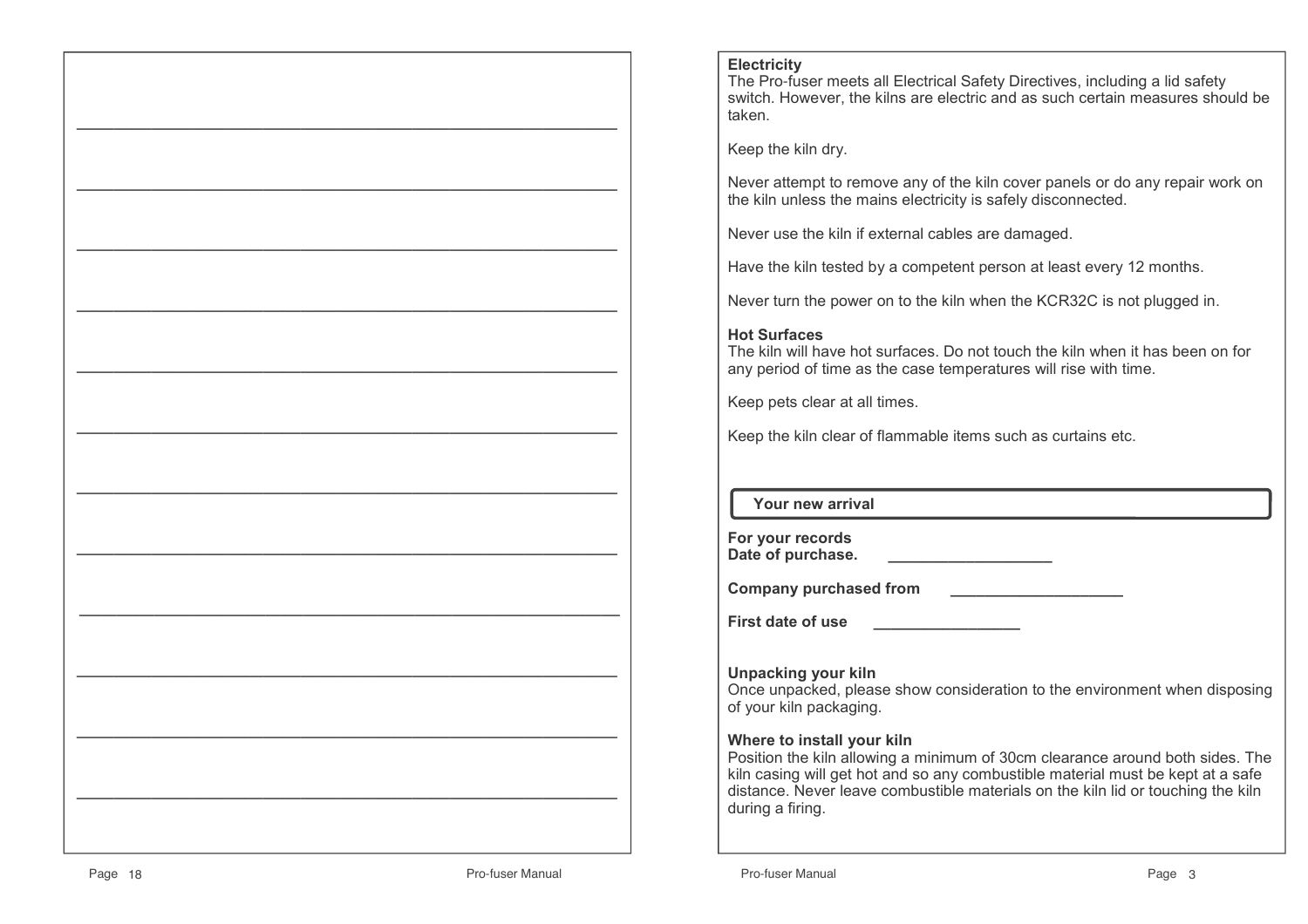Do not site the kiln close to flammable items such as curtains etc.

The floor or bench must be capable of carrying the weight of the kiln. The Pro-fuser does have air clearance under it and so there should be no need to protect the bench top, however, if your firings are to be prolonged then it is advisable to sit the kiln on a heat resistant material.

 Consideration must also be given to the ceiling area above the kiln as heat will radiate upwards from the kiln.

I**MPORTANT**. The top of the lid and the sides of the Pro-fuser will see high temperatures, so careful consideration must be given to siting with regard to the safety of children and pets.

It is advised that the kiln is left untouched until the kiln has finished it's given program and fully cooled.

 Remember, whilst the kiln is cooling it may be possible that the external case temperature actually increases.

Do not site the kiln outside.

It is advised to site the kiln in a room that has ventilation.

The floor or the bench that the kiln is to be sited on should be as flat as possible. If there is a twist or unevenness in the surface it can cause the kiln lid to sit slightly to one side or the other. Although this will have no damaging effect to the kiln, it can cause the lid catch to be difficult to operate as it may then be out of line.

### **Optional Stand**

 If you have chosen the optional stand it will have been delivered with the kiln in "flat pack" guise.

You will have 2 x shelves, 4 x legs, 1 x KCR32C mounting bracket, 32 pins and 32 locking nuts.

Note that the fixing holes in one of the shelves are wider apart than in the other. The shelf with the wider holes is the top shelf.

 For best results in achieving the flattest possible stand for the kiln, we recommend that the stand is positioned in its final position with all of the pins located and the locking nuts only "pinch" tightened.

Next, place the kiln onto the stand. The fact that the pins are not fully tightened will allow the weight of the kiln to level the stand.

Once the kiln is in its final position the locking nuts can be fully tightened.

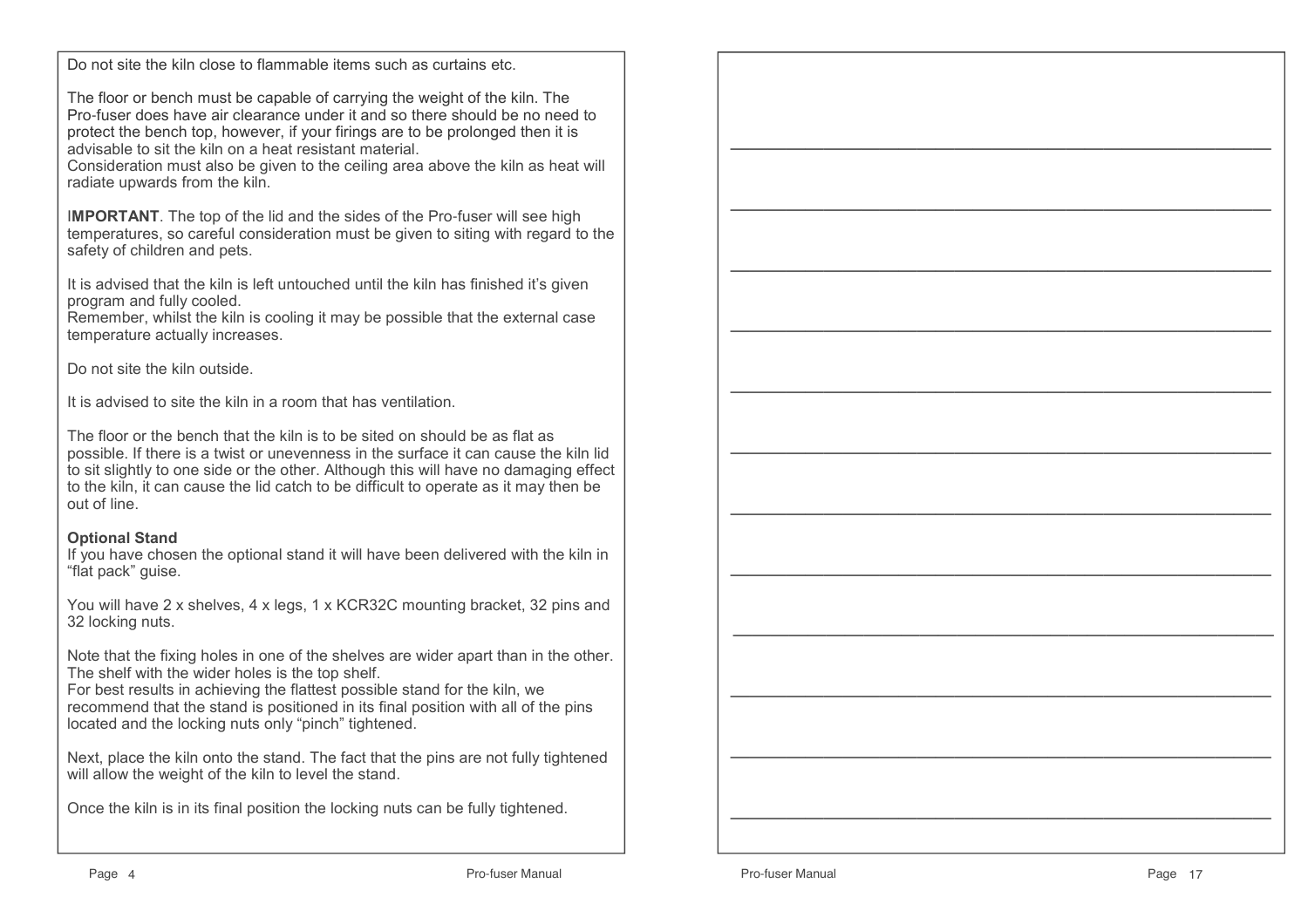

If the KCR32C bracket is to be used, it mounts using the top 2 pins in the right hand side leg (looking from the front).

KCR32C mounting bracket when attached to stand mount bracket.



# **Electrical connection**

The Pro-fuser is a 6 kw unit and can either be connected to a suitable 230v supply using the bridge connector as in diagram 1.4 or can be connected to a suitable three phase and neutral supply.

The electrical supply MUST have a sound earth connection.

It is advisable to have your Pro-fuser connected to the electrical supply by a cian. qualified electri-- Cian.<br>The contract of the contract of the contract of the contract of the contract of the contract of the contract o

Figure 1.4

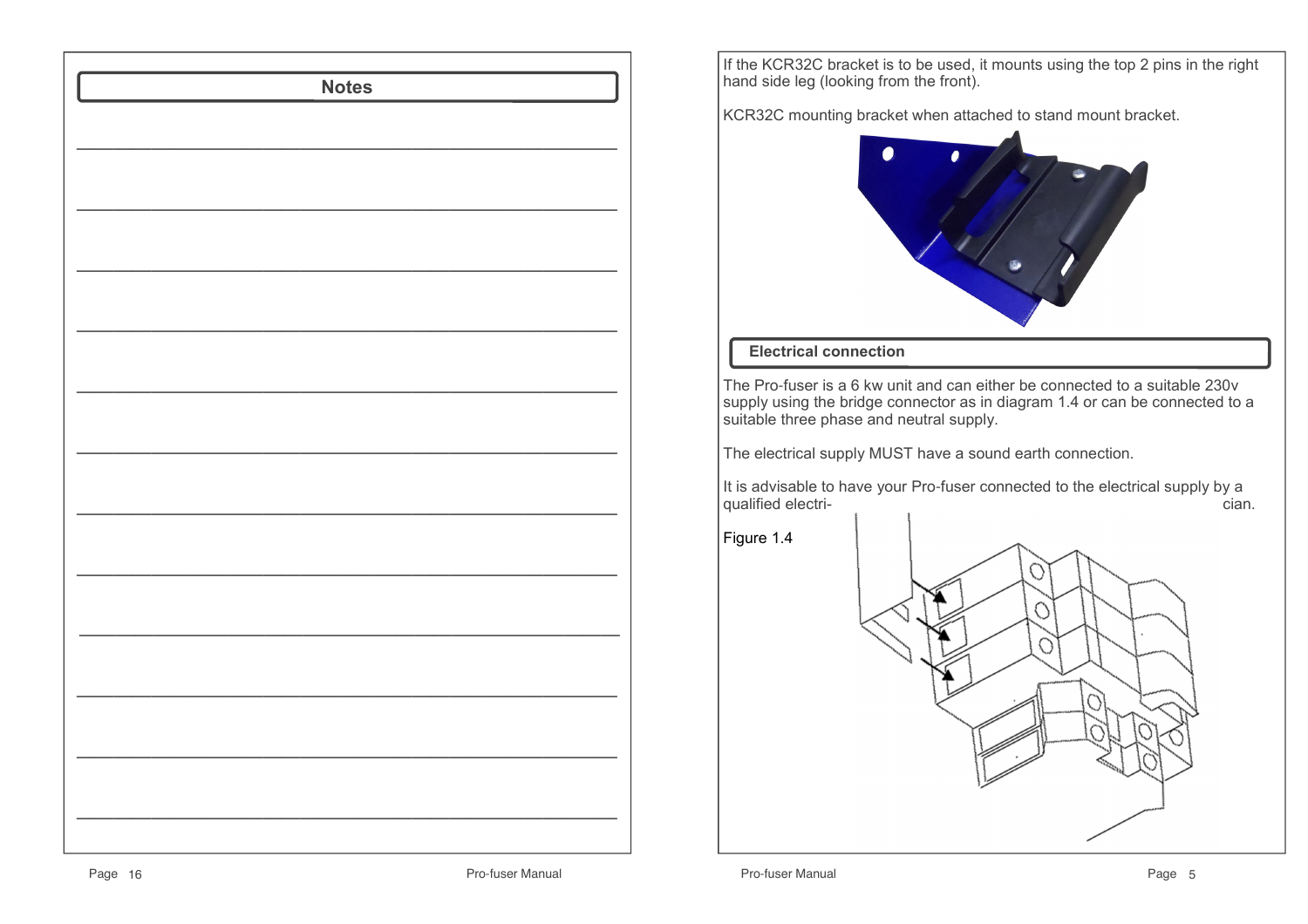#### **KILNS AND R.C.D. "TRIPS"**

 Due to the nature of kilns and to the insulation material properties, a certain amount of leakage to earth will probably be evident, therefore the fitting of a 30ma R.C.D. in the circuit can create a fault condition at low temperatures if the kiln is damp, at higher temperatures as the kiln insulation heats up, when first fired or used after a long period of inactivity.

This problem is relatively rare but can be solved by the fitting of a 100ma R.C.D.

Consult us or a fully qualified electrician for advise.

# **Initial firing**

On the first firings, a slight odour will be emitted, this is the remnants of binding resins in the boards and should stop after two or three firings depending on temperature of the firings.

There may also be the appearance of smoke coming from the panels on the side of the lid. This the resins burning out from the end of the quartz element tubes and should be gone within a firing or two.

For this initial firing we recommend that the kiln is in a well ventilated area. We suggest that prior to the initial firing, that you use this instruction manual and the controller manual to ensure you are familiar with all aspects of the kiln and usage of the KCR32C

### **Control**

 The KCR32C controller supplied with this kiln has already been set and the characteristics of the kiln have been entered in to it.

The kiln and the KCR32C will have already been put through a test firing at the factory.

Please read the instructions on control before starting to use your Pro-fuser

The controller plugs into the kiln at the socket at the rear right hand side of the kiln. It will only plug in one way.

Once fitted close the clamp to ensure sound connection.

The small blue stand supplied in your Pro-fuser is for the KCR32C. It can be used to sit the controller at a convenient angle on a bench top or to mount the controller to an adjacent wall using the fixing holes in the rear of the stand.

A kiln element problem. Either the kiln has lost an element or there is a faulty connection on an element.

Contact Kilncare.

**KCR32C shows an ERROR message.**Consult the KCR32C manual and contact Kilncare.

#### **A crackling noise can be heard when the kiln is firing.**

 This will be a loose connection and needs to be fixed immediately by a competent person.Continued use will almost result in the connection failing.

#### **The door catch doesn't line up**

 Check the surface that the kiln is sitting on. It is almost certain that it is uneven or twisted.Level the surface or relocate the kiln and the catch will line up.

#### **Damaged lid seal**

 The lid seal can be replaced although this will depend on the severity of the damage.

 If the fibre side of the chamber above the seal is undamaged then the seal can be gently pulled free and a fresh one inserted.

As always with work of this type, suitable ventilation and protection must be used.

If the fibre sides are also damaged the kiln may need repairing by Kilncare.

# **Back up**

We pride ourselves on our back up and after sales service and so in the unlikely event of any problems please do not hesitate to call our staff for friendly help and advise.

### **Contact us at**

Kilncare ltd, The Kiln Works, 907 Leek New Road, Baddeley Green, Stoke on Trent, Staffordshire,United Kingdom<br>ST2 7HQ,

Tel +44 1782 535915 / 535338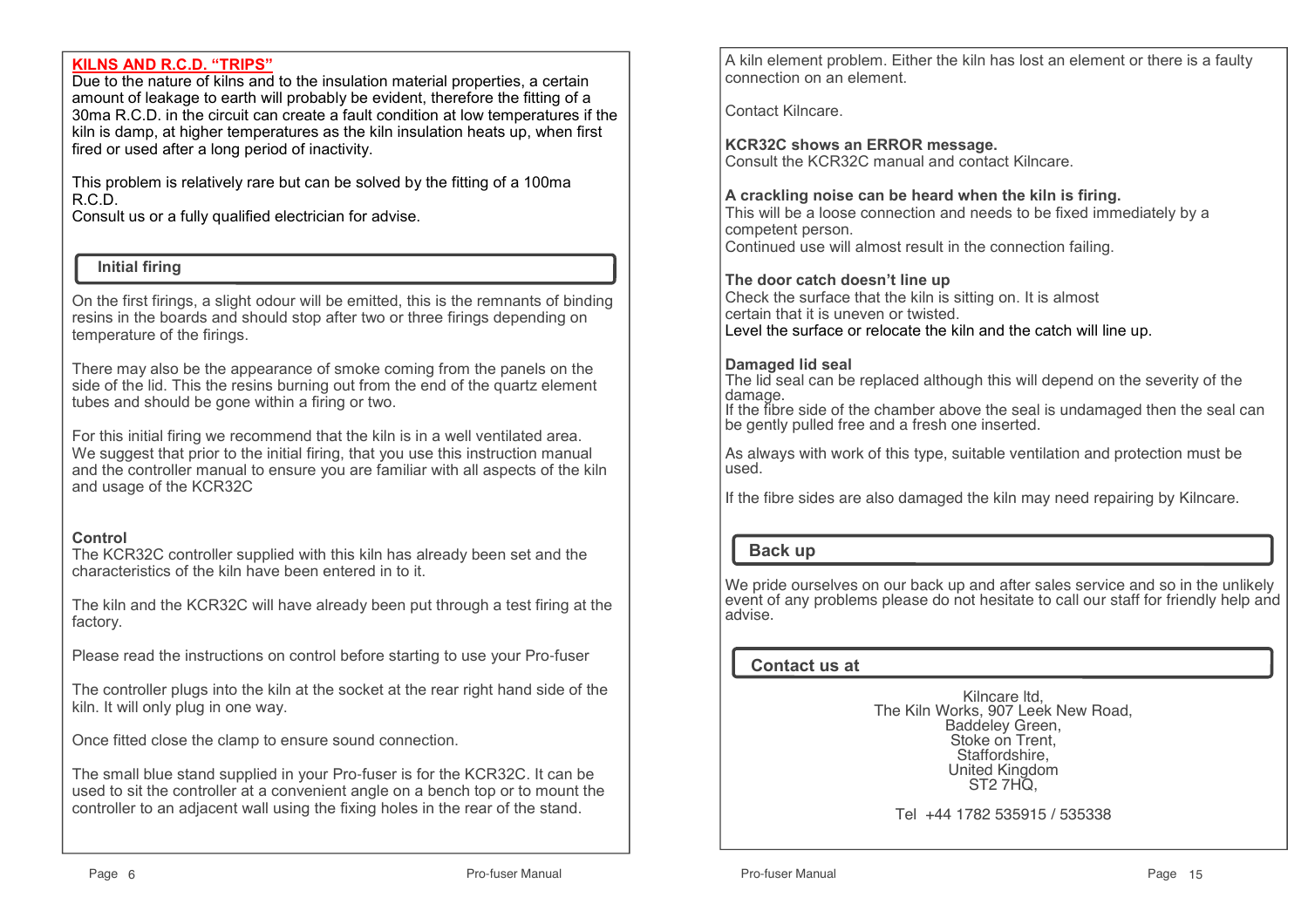| Prog<br>No.       | Program<br>Description     | Seg 1<br>Rafe<br>CH<br>CH<br>CH | Temp<br>C<br>Seg <sub>1</sub> | Seg1<br>Soak<br>Time<br>.<br>도를<br>도 | Seg 2<br>Rate<br>CH<br>OC<br>OC | Seg <sub>2</sub><br>Temp<br>C | Seg <sub>2</sub><br>Soak<br>Time<br>mins<br>)<br>土 | Seg 3<br>Rafte<br>CAT<br>CAT | Seg <sub>3</sub><br>Soak<br>Temp<br>C | goa<br>Boare<br>Sophic<br>Sophic | Seg 4<br>Ramp<br>C/H<br>C/H | യ <sup>മ</sup> ില<br>കാ∝ിലെ | Time<br>$343$<br>Soak<br>mins<br>$\dot{\pm}$ | Seg 5<br>Rate<br>CH<br>CH<br>CH |
|-------------------|----------------------------|---------------------------------|-------------------------------|--------------------------------------|---------------------------------|-------------------------------|----------------------------------------------------|------------------------------|---------------------------------------|----------------------------------|-----------------------------|-----------------------------|----------------------------------------------|---------------------------------|
|                   | 4-6mm Float<br>Glass Fuse  | 150                             | 538                           | 00:10                                | <b>FULL</b>                     | 840                           | 00:20                                              | <b>FULL</b>                  | 538                                   | 00:45                            | 182                         | 427                         | 00:15                                        | END                             |
| $\mathbf{\Omega}$ | 4-6mm Float<br>Glass Slump | 50                              | 538                           | 00:00                                | 200                             | 700                           | 00:20                                              | FULL                         | 538                                   | 00:15                            | 182                         | 427                         | 00:00                                        | END                             |
| 3                 | 6mm Bullseye<br>Fuse       | 222                             | 677                           | 00:30                                | 333                             | 795                           | 00:10                                              | <b>FULL</b>                  | 482                                   | 01:00                            | 83                          | 371                         | 00:01                                        | END                             |
| 4                 | 6mm Bullseye<br>Slump      | 167                             | 640                           | 00:10                                | <b>FULL</b>                     | 482                           | 01:00                                              | 56                           | 371                                   | 00:01                            | END                         |                             |                                              |                                 |
| 5                 | 6mm System 96<br>Fuse      | 200                             | 500                           | 00:20                                | <b>FULL</b>                     | 804                           | 00:12                                              | <b>FULL</b>                  | 540                                   | 00:40                            | 150                         | 510                         | 00:20                                        | END                             |
| ဖ                 | 6mm System 96<br>Slump     | 155                             | 704                           | 00:00                                | FULL                            | 540                           | 00:30                                              | FULL                         | 510                                   | 00:10                            | 86                          | 371                         | 00:00                                        | END                             |
| $\overline{ }$    | Bottle Firing<br>Cycle     | 170                             | 510                           | 00:00                                | 250                             | 780                           | 00:10                                              | <b>FULL</b>                  | 510                                   | 00:00                            | 20                          | 400                         | 00:30                                        | END                             |
| $\infty$          | Low Stain                  | 200                             | 570                           | 00:10                                | FULL                            | 516                           | 00:30                                              | $\overline{00}$              | 300                                   | 00:00                            | END                         |                             |                                              |                                 |
| ၜ                 | High Stain                 | 200                             | 665                           | 00.10                                | <b>FULL</b>                     | 550                           | 00.20                                              | <b>FULL</b>                  | 516                                   | 00.30                            | 100                         | 300                         | 00.00                                        | END                             |

#### **Operation**

#### **The front vent**

 The kiln can be fired with the vent closed totally. If there is a concern that the item to be fired may be a little damp then it is advisable to leave the vent open until a temperature of around 550c is reached.

However, the vent is best used for releasing moisture as described above or for cooling.

If the vent is to be used for viewing the process during the firing then eye protection must be worn.

### **Loading**

Load the kiln with the glass items that are to be fired.

Remember glass will stick to the bricks so a separating medium must be used. This can take many forms including fibre paper or a refractory batt (shelf) covered with batt wash.

It is not necessary that a kiln shelf is used and the work can be placed straight on the kiln floor if a separator is used, such a fibre paper etc to keep the glass from sticking to the kiln floor bricks when hot.

 If a kiln shelf is to be used, it does not need to be raised from the kiln floor and the batt does not need to have a separator between itself and the kiln floor bricks.

 The glass will need a separator between itself and the batt for the same reasons as it need to be separated from the brick.

The kiln bricks do not need to be painted with battwash, just protect the area where the glass can touch with a separator.

There is a loading line grooved into the kiln bed, stay within this line to ensure you do not damage the seal when closing the kiln chamber.

Once the kiln has been loaded with the glass to be fired, lower the lid and clamp shut the clasp to ensure the lid seal remains tight throughout the firing.

Enter the firing cycle and start the KCR32C.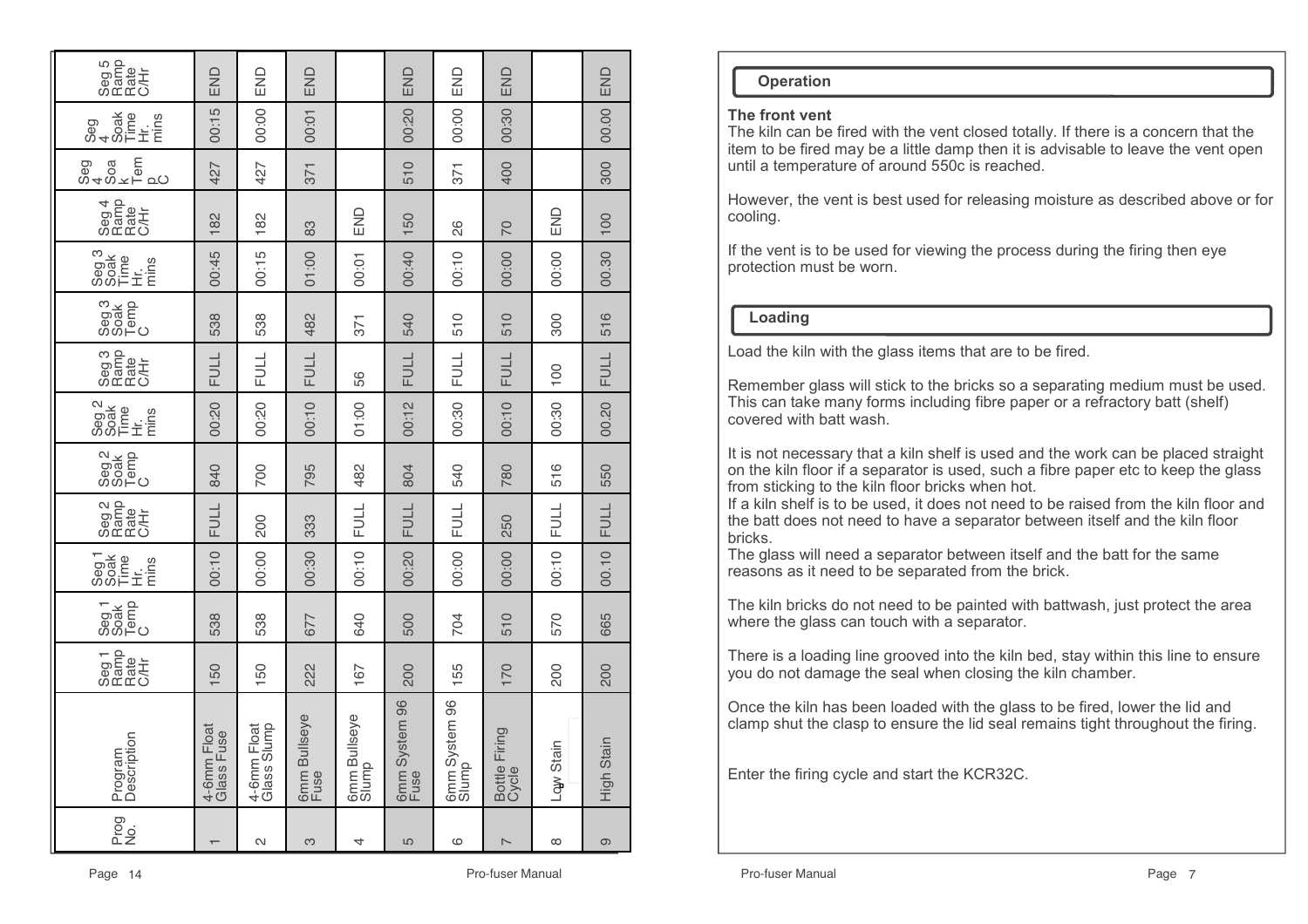# **What to expect on the initial firing**

Once the KCR32C has been stated and after a slight delay a red dot will appear on the controller display and a quiet click will be heard from the kiln. This is the relay of the kiln turning the kiln power on.

This click will be heard to click on and off at various points through the cycle as the KCR32C regulates the kiln temperature.

As mentioned on previous pages, a slight odour will be released and the insulation binders burn out.

# **Looking after your kiln**

REMEMBER, the kiln is for stained glass applications, fusing and slumping. IT IS NOT A MOULD DRYER.

Moulds used for slumping can contain a huge amount of water, it is recommended that the mould is thoroughly dried prior to insertion in the kiln.

The kiln will operate with a wet mould in it but the kiln was not designed to expel large quantities of water vapour from its chamber. Continued use of wet moulds in the kiln chamber could result in premature deterioration of the kiln structure.

Care must be taken not to load the kiln to a height that will result in the elements being closed on to the load. This invariably results in broken element tubes.

When shutting the kiln lid, gentle operation will also prevent accidents.

Depending on use, it is advisable to check all electrical connections are tight every 6 months or so and that no cables are discolouring due to heat.

# **Damaged Brick replacement**

In the event of an accident during loading or an unfortunate mishap during the firing, the bricks of the bed are fully replaceable.

To remove a brick, simply loosen it by hand and lift clear. You may need to dig a screwdriver into the brick to aid the lift.

Ensure that the remaining hole is clear of any left behind pieces of brick then

#### **Example program**

 If you require the kiln to start a 7am, fire as fast as it can to 800c then hold for 10 hours. It would be programmed like so. We will presume that it is being programmed at 5pm the evening before. We will make this program 4.

Press "step". Use "up" or "down" to select "Pr 4" in the main display. Press "step". Use "up" or "down" keys to enter "FULL" for ramp rate. Press "step". Use "up" or "down" keys to enter "800" for temperature. Press "step". Use "up" or "down" keys to select a dwell time of "10.00" hours. Press "step" Use "up" or "down" keys to enter "END" for ramp rate. Press "start" Use "up" or "down" keys to select a delay time of "14.00" hours.Main display will show "14.00" with a flashing dot as the time counts down. After 14 hours the kiln will start.

For more detailed KCR32C instructions consult the KCR32C manual supplied separately.

# **Kiln trouble shooting**

### **KCR32C has no lights**

Check that the isolator that the kiln is plugged into/connected to is turned on.

Check the KCR32C is turned on via its power switch on the top of the KCR32C

With the kiln unplugged/disconnected, check the control plug attached to the KCR32C is correctly inserted into the control socket at the rear of the kiln and that it is secured with the socket clamp.

If the above appear correct contact Kilncare.

**KCR32C is working correctly, is showing that the kiln is receiving power but the kiln is not heating up and orange light is not illuminating.** With the kiln unplugged, check the control plug attached to the KCR32C is correctly inserted into the control socket at the rear of the kiln and that it is secured with the socket clamp.

Is the lid safety switch operating correctly? Inside the right hand lid element panel there is a tilt switch which shuts off as the lid opens. The lid has to be in the closed position before the tilt switch will allow the elements to heat.

If the above appear correct contact Kilncare.

**KCR32C is working correctly, is showing that the kiln is receiving power but the kiln is not heating up even though the orange light is illuminating.**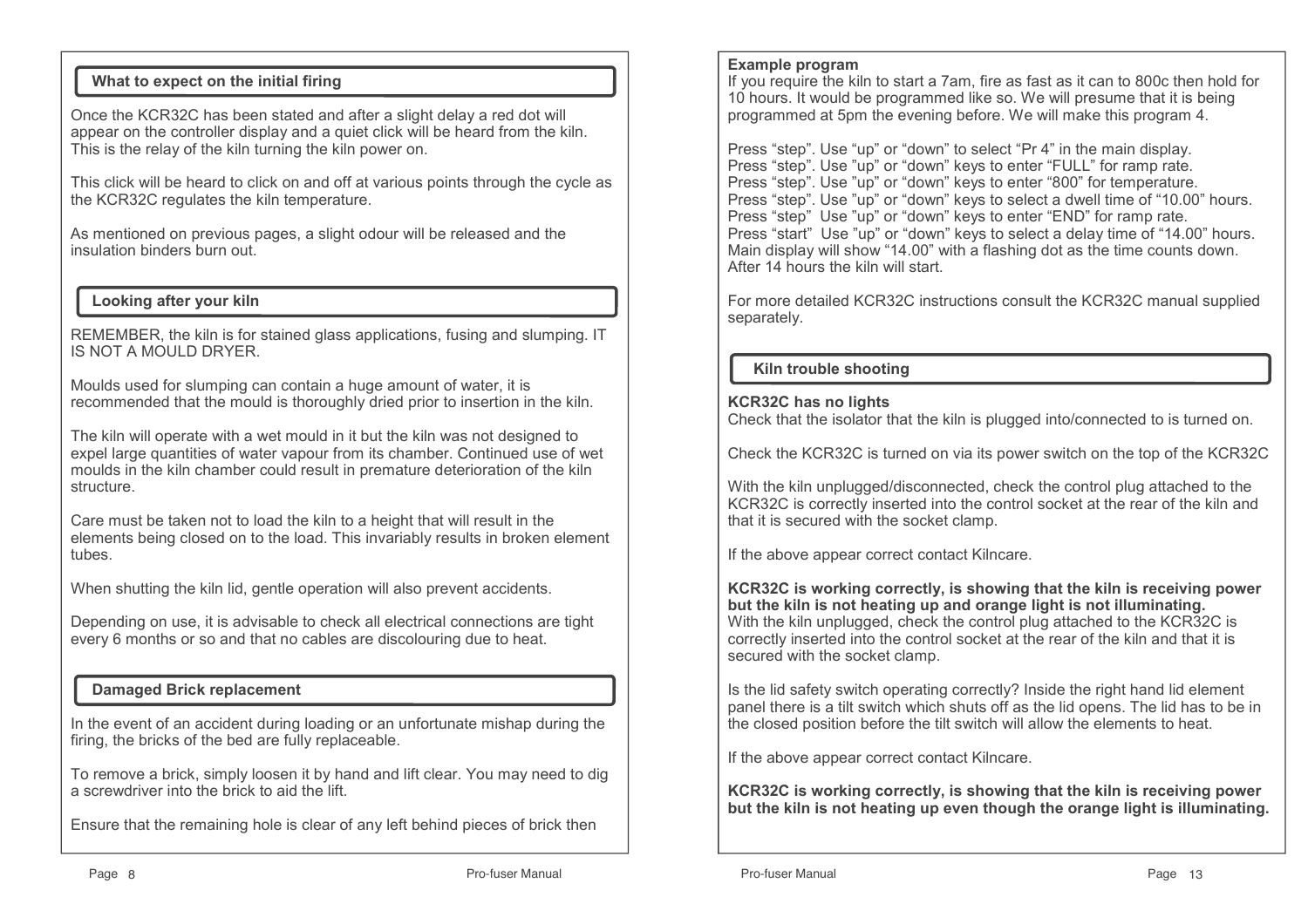"up" or "down" keys to select the program number required.

Press "start" and the main display will show a time, for instance "00.10" or "PASS". The segment display will show " 1 " and the time light above the main display will illuminate.

 Delay is the time in hours and minutes before the kiln will actually start. Set the desired time using the "up" and the "down" keys. If no delay is required hold the down key until the display shows "PASS". Pass is below 0.00. The kiln starts automatically after a few seconds if no time is entered.

If a delay has been set the main display will act as a count down timer showing the hours and minutes remaining before the kiln starts to fire. A flashing dot in the main display will indicate the timer is running.

As the kiln fires the main display will show the kiln temperature and the segment display will show the segment number. If the kiln is climbing, the upward facing ramp triangle will illuminate, the downward facing triangle will illuminate on a cooling ramp and when the kiln is holding temperature both will illuminate.

**To stop a program**

Press "start/stop".

# **To pause a program**

 Press and hold the "down" button. The top display will alternate between the current temperature and " Paused ". As the program pauses two confirmation beeps will be heard. This temperature will be held indefinitely or until the pause button is pressed again. When the pause is stopped the kiln will continue through the program from where it was paused. Again a confirmation beep will be heard.

# **To forward a program**

 At any time the controller can be made to skip to the next segment. To do this, press and hold the "up" key for 4 seconds. This can be useful if the pause button has been used. It may be that at the end of the manual pause you do not require the kiln to finish the rest of that section and so the program can be moved on to the next section or end using this key.

# **To view entered program data**

 This can be done whether the kiln is firing or not. Press the "step key", each press will forward the display to the next section.

# **To alter program data while the kiln is firing**

 Press the "step" key until the desired value is displayed. Alter it using the "up" or "down" keys.

slide in the new one. The kiln can then be used immediately.

Remember, always wear a dust mask and carry out work in a well ventilated area when repairing or replacing refractory items that have been previously fired.

# **Element Replacement.**

In the event of an element failure, replacement is easily done.

Firstly, unplug the kiln from the electrical supply or ensure that the electrical supply is safely off, then unscrew the two side cover boxes that cover the element connections and let them hinge downwards.

It is now possible to replace the elements with the side boxes in the lowered position and still attached to the kiln lid. If the cover boxes do need to be removed take extreme care so as to not let the power cables pull at the element tubes.

Determine which element has blown, (for this a circuit tester may be required). There are three elements in the Pro-fuser, each element consists of a pair of tubes.

Disconnect both ends of the elements from their porcelain connector blocks and remove the two collars from the two tube ends.

Now slide out the element and both tubes out as one. IMPORTANT. For this step it is strongly advised that the room is ventilated and that a suitable P3 standard respiratory mask is used.

Never handle the element tubes with bare hands, use the disposable gloves provided. From the left hand side of the kiln slide in the new element.

Take care and be gentle, even though the tubes have a high strength once in position, they can be chipped or crack if handled carelessly.

Insert the element into the kiln in the same manner that the last one came out.

Once the element is through both sides of the case then level up the element and tubes so that the element which is visible through the tube is sitting central in the roof space with the gap between the element and the fibre wall of the lid being the same on both sides.

Before connection it is worth checking on the non-connection side of the kiln lid that the element has stayed fully inserted into the tube, if not then apply gentle